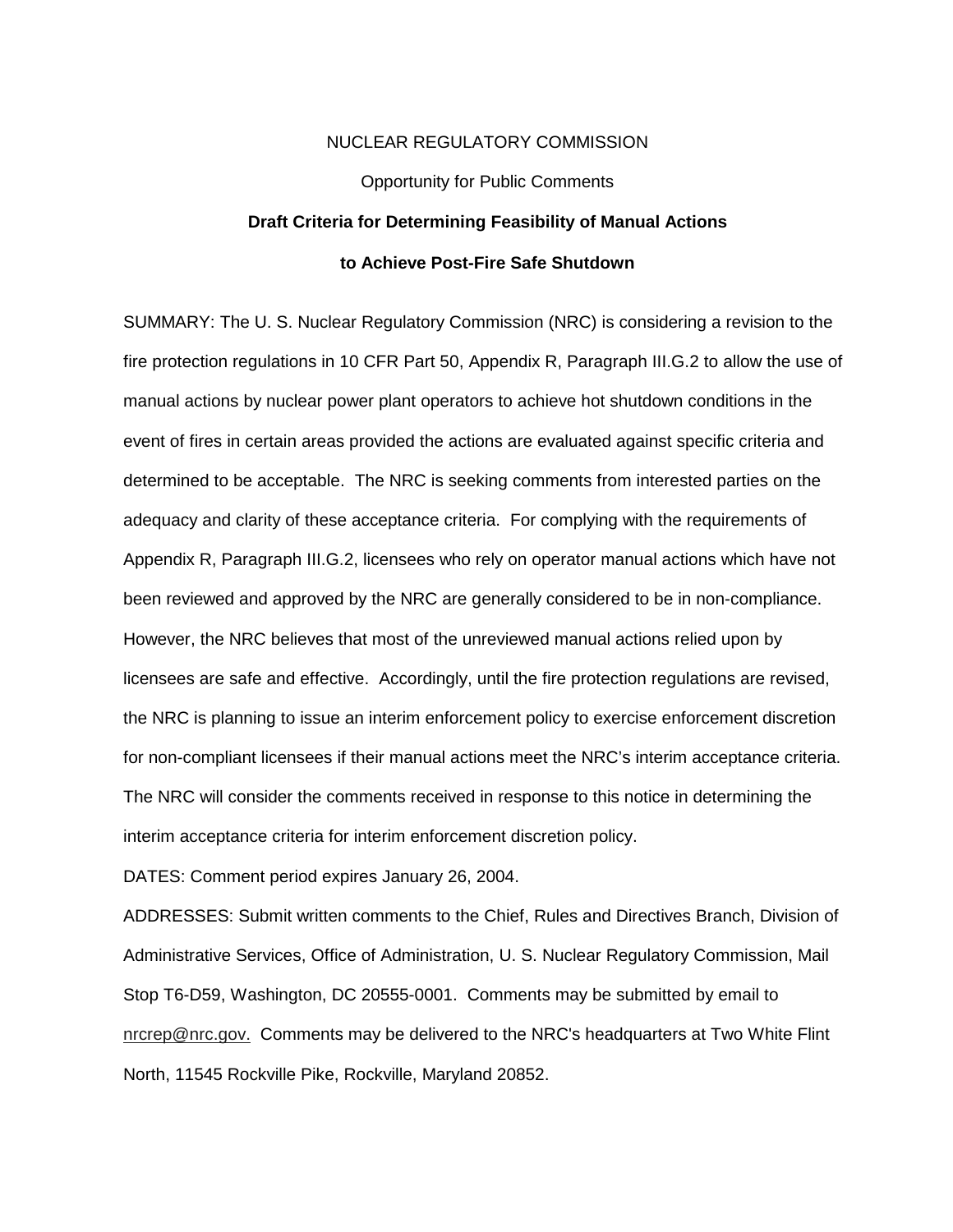FOR FURTHER INFORMATION CONTACT: Richard Dudley, Office of Nuclear Reactor Regulation, Washington DC 20555-0001, telephone (301) 415-1116, e-mail rfd@nrc.gov or Ray Gallucci, telephone (301) 415-1255, email rhg@nrc.gov.

# SUPPLEMENTARY INFORMATION:

Nuclear power plant fire protection regulations and associated guidelines prescribe fire protection features to ensure that at least one means of achieving and maintaining safe shutdown conditions will remain available during or after any postulated fire. The NRC has concluded that a fire protection regulatory compliance problem exists at many nuclear power plants. This problem involves fire protection of redundant safe shutdown trains when these trains are located within the same fire area. Regional inspections, in conjunction with industry discussions, indicate that rather than using fire barriers or physical separation to maintain safe shutdown capability, many licensees rely on operator manual actions that have not been approved<sup>1</sup> by the NRC. Operator manual actions refer to those actions taken by operators to manipulate components and equipment from outside the main control room to achieve and maintain post-fire safe shutdown. These actions are performed locally by operators typically at the equipment. Operator manual actions are not permitted in 10 CFR Part 50, Appendix R, Paragraph III.G.2, for plants licensed to operate before 1979 unless a specific exemption has been granted. For plants licensed to operate after 1979, there is uncertainty as to whether operator manual actions can be used without NRC approval as Appendix R is not required by regulation for those plants (although most plants committed to Appendix R-equivalent guidance in their fire protection programs). It is the staff's understanding that most of the licensees who rely on unapproved operator manual actions have done so under the belief that the use of operator manual actions to achieve safe shutdown is acceptable, without NRC prior approval,

**<sup>1</sup>** The NRC does not consider this situation to be a significant safety problem since the staff has frequently reviewed and approved manual actions relied on by licensees under the exemption process. The NRC believes that manual actions are safe and effective in achieving plant shutdown when performed under appropriate conditions.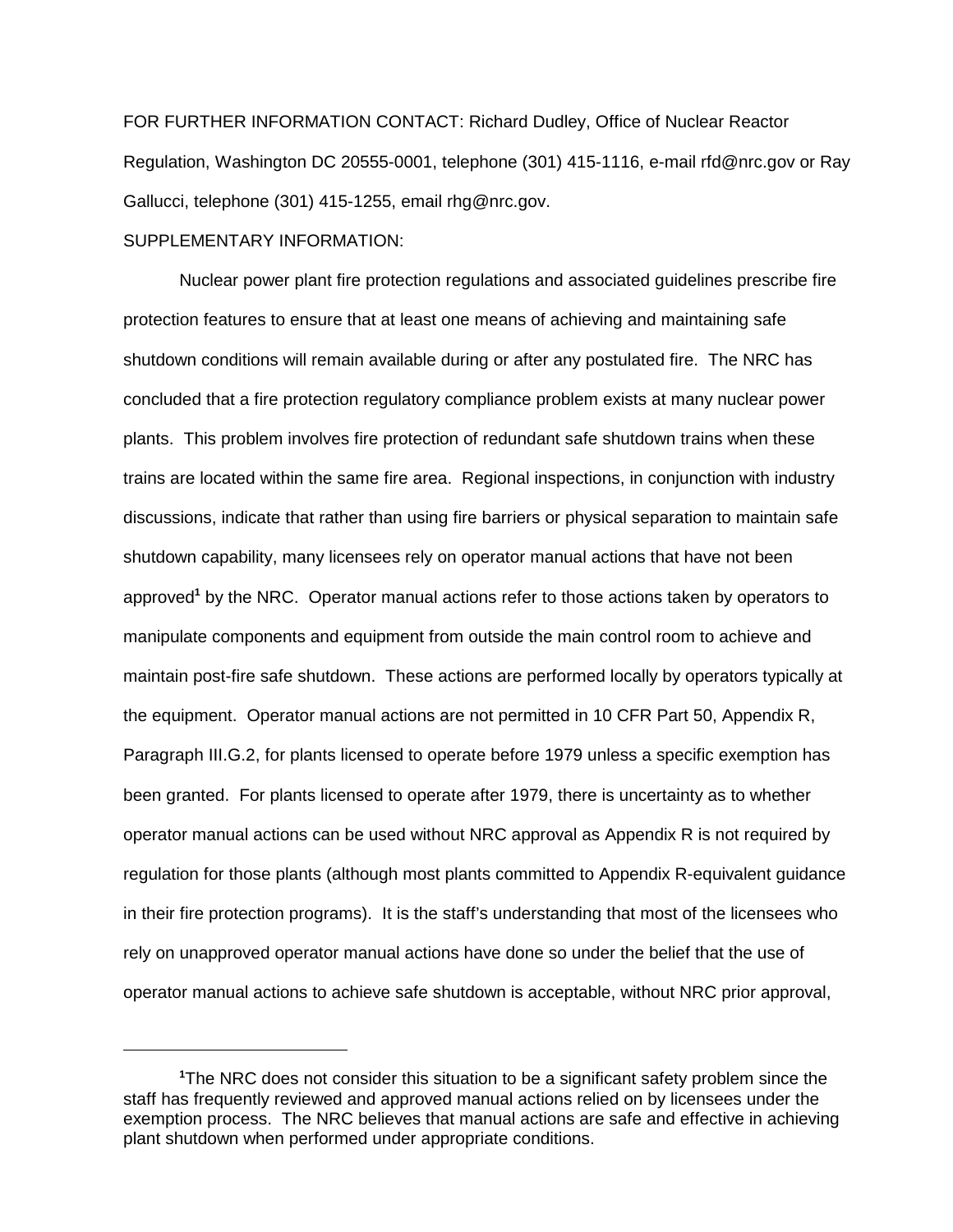as long as the reliance on operator manual actions does not adversely affect the ability of a plant to achieve and maintain safe shutdown. The staff believes that use of unapproved manual actions (for both pre- and post-1979 plants) is a compliance issue but is not normally a significant safety issue. The NRC has chosen to resolve this issue generically through rulemaking because rulemaking provides the most efficient and effective process to align regulatory requirements and safety objectives. Although the use of operator manual actions has been reviewed and found acceptable by the NRC in many instances, the staff is concerned that there might be a few situations which have not been evaluated by the NRC where these manual actions might not be feasible to accomplish when factors such as complexity, timing, environmental conditions, staffing, and training are considered. Therefore, manual actions will only be considered acceptable if they meet the interim acceptability criteria.

This situation was evaluated by the NRC in SECY-03-0100 dated June 17, 2003, (ADAMS Document Accession No. ML023180599) in which the staff recommended that a rulemaking activity be undertaken by the Commission to develop and codify acceptance criteria on the use of operator manual actions as a means of protecting the safe shutdown train's functionality during a fire in an area where redundant shutdown trains are located. Since the NRC believes that using licensee operator actions to achieve safe shutdown is safe and acceptable under appropriate conditions, the staff proposed to develop an interim enforcement policy which would be in effect while the rulemaking was being undertaken to codify final acceptance criteria. This policy would exercise discretion and refrain from taking enforcement action for those licensees that rely on operator manual actions, provided these licensees have demonstrated and documented the feasibility of their operator manual actions in accordance with interim acceptance criteria developed by the staff. The Commission approved the staff recommendations that included a provision that the staff would engage stakeholders in at least one public meeting to discuss the interim manual action acceptability criteria and how they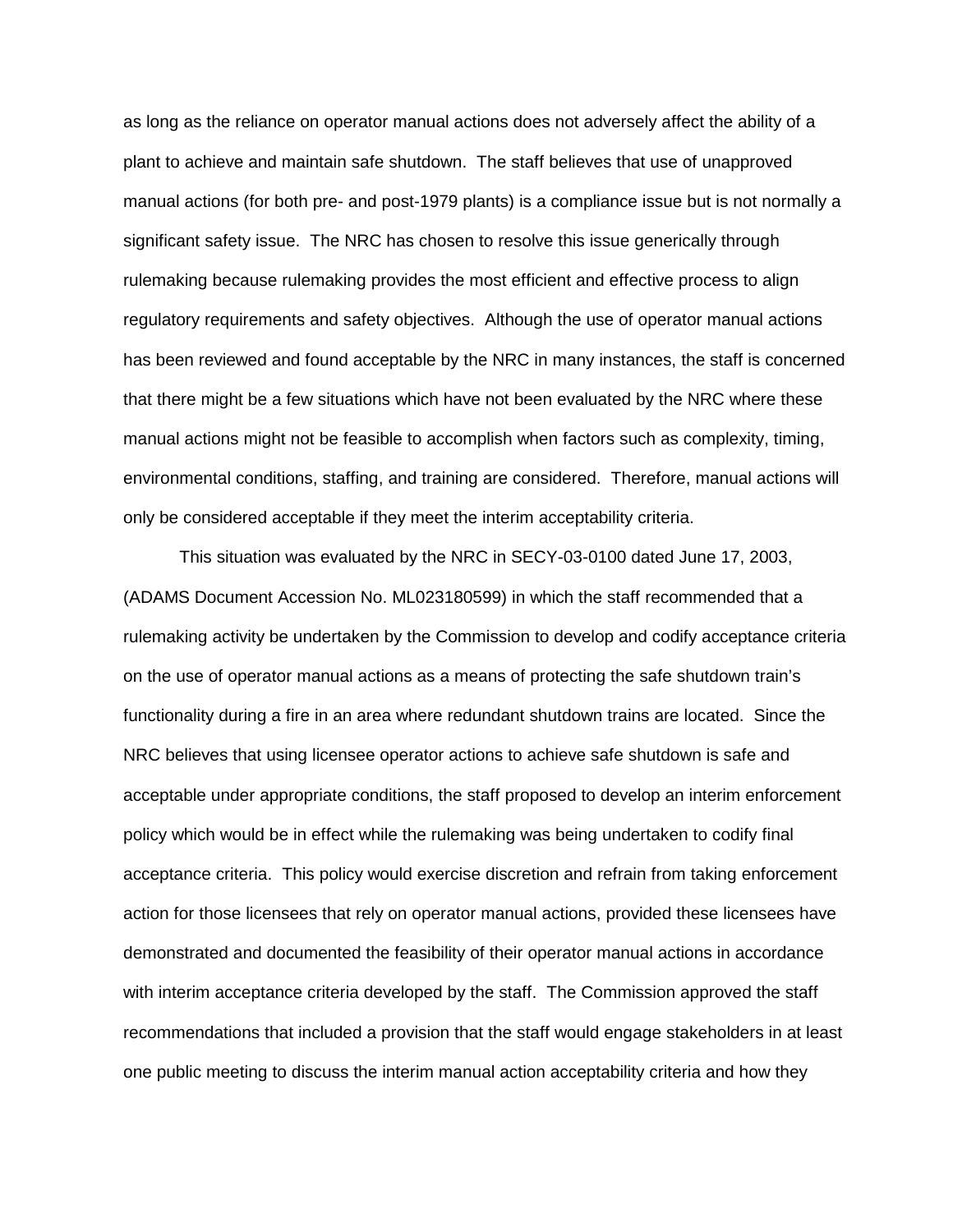would be used in interim enforcement policy. (See Commission Memorandum dated September 12, 2003, ADAMS Accession No. ML032550222).

The NRC has developed its preliminary interim acceptance criteria for manual actions. These draft criteria are provided below. They are an extension of the "*Inspection Criteria for* Fire Protection Manual Actions" issued by the NRC in March 2003 as Inspection Procedure 71111.05. The NRC held a public meeting on November 12, 2003, in the NRC's headquarters in Rockville, Maryland to allow members of the public to comment on the preliminary draft criteria which are provided below. Additional written comments may be submitted to the NRC during the comment period.

During the rulemaking process to codify the final acceptance criteria for manual actions, additional public notices will be issued and additional public comments will be solicited to further ensure that public stakeholder input is considered.

CONTACT: Richard Dudley 301-415-1116

APPROVED: Richard Dudley /RA/ DATE: December 12, 2003 Senior Project Manager Division of Regulatory Improvement Programs Office of Nuclear Reactor Regulation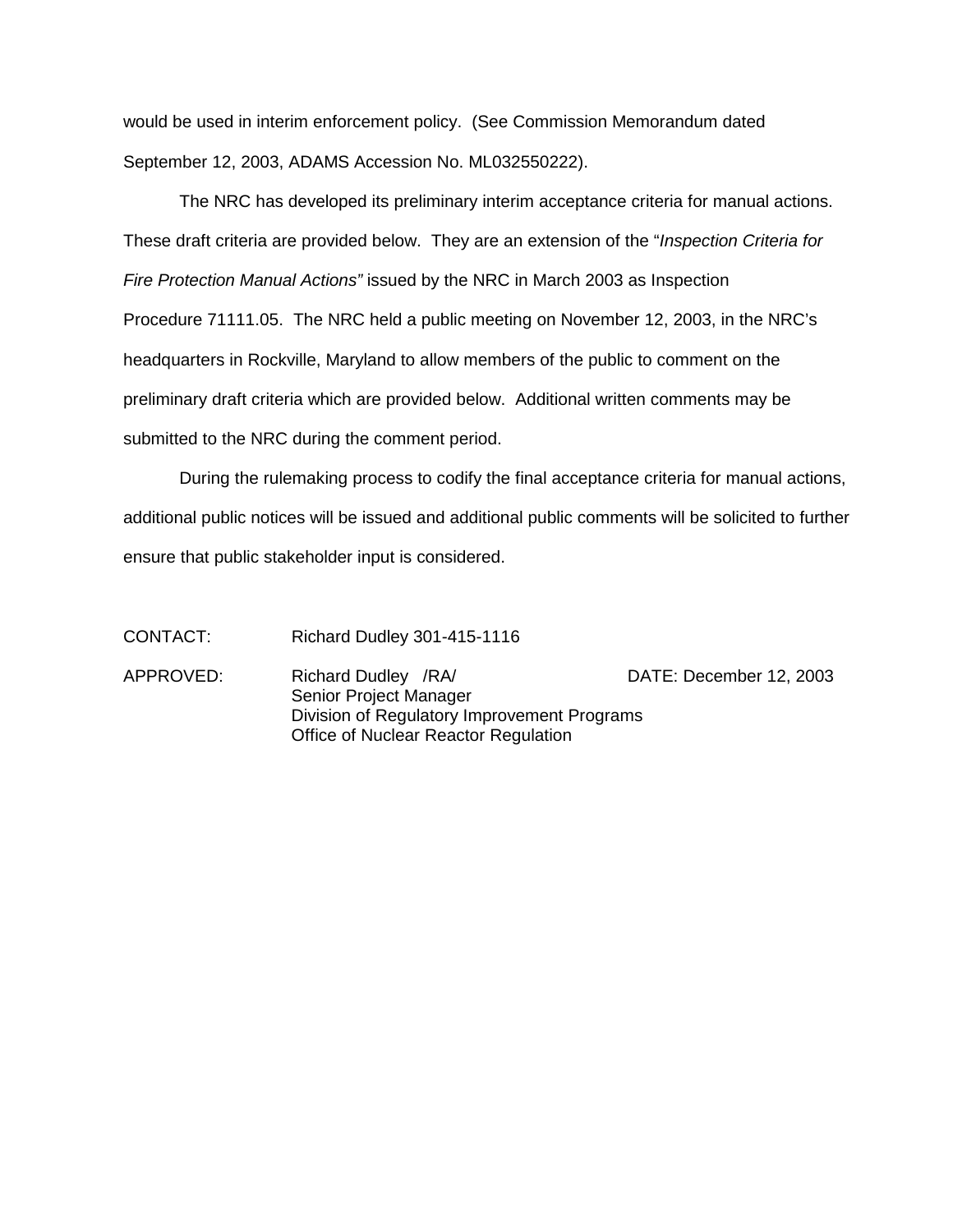# **Criteria for Determining the Acceptability of Manual Actions**

# **to Achieve Safe Shutdown in Case of Fire.**

Licensees who have relied on operator manual actions to comply with Paragraph III.G.2 of Appendix R may be allowed enforcement discretion if the area where the fire occurs has fire detectors and an automatic fire suppression system installed in the fire area and if the manual actions relied upon are consistent with all of the following acceptance criteria<sup>2</sup>:

1. Available Indications

Diagnostic indication, if credited to support operator manual actions, shall be capable of:

- Confirming that the action is necessary;
- Being unaffected by the postulated fire;
- Providing a means for the operator to detect whether spurious operation of safety-related equipment has occurred; and
- Verifying that the operator manual action accomplished the intended objective.
- 2. Environmental Considerations

Environmental conditions encountered while accessing and performing operator manual actions shall be demonstrated to be consistent with the following human factor considerations for visibility and habitability:

- Emergency lighting shall be provided as required in Appendix R, Section III.J, or by the licensee's approved fire protection program, [e.g., lit with 8-hr battery-backed emergency lighting], and sufficient lighting shall be provided for paths to and from locations requiring any actions.
- Radiation shall not exceed 10 CFR Part 20, Section 20.1201, limits.
- Temperature and humidity conditions shall be evaluated to ensure that temperature and humidity do not adversely affect the capability to perform the operator manual action (See, e.g., NUREG/CR-5680, Vol. 2, "The Impact of Environmental Conditions on

**<sup>2</sup>** The criteria are not listed in any particular order.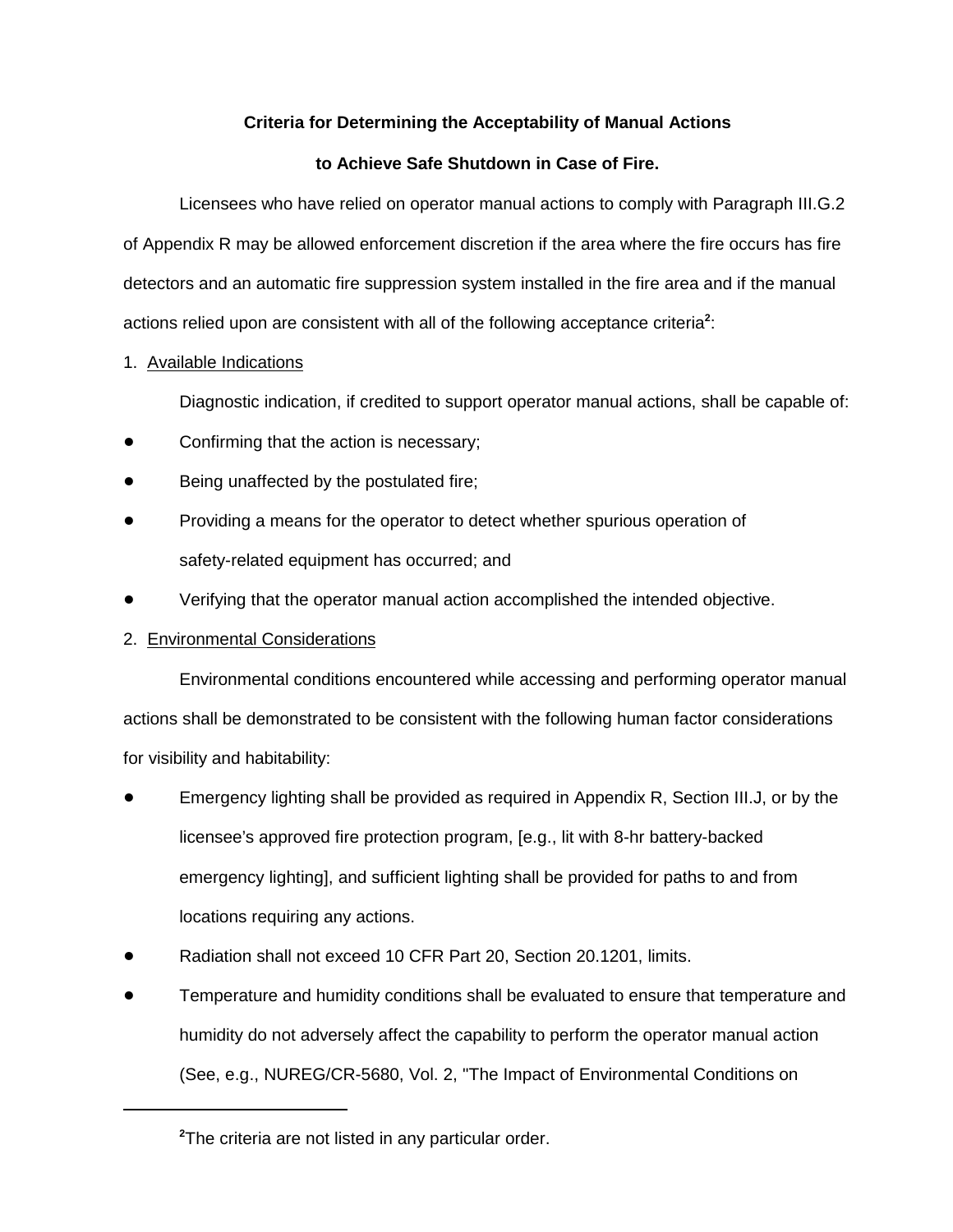Human Performance") or the licensee shall provide an acceptable rationale for why temperature/humidity do not adversely affect performing the manual actions.

 Fire effects shall be evaluated to ensure that smoke and toxic gases from the fire do not adversely affect the capability to access the required equipment or to perform the operator manual action.

## 3. Staffing and Training

There shall be a sufficient number of plant operators, under all staffing levels, to perform all of the required actions in the times required for a given fire scenario. The use of operators to perform actions shall be independent from any collateral fire brigade or control room duties they may need to perform as a result of the fire. Operators required to perform the manual actions shall be qualified and continuously available to perform the actions required to achieve and maintain safe shutdown**.** A training program on the use of operator manual actions and associated procedures during a postulated fire shall demonstrate that operators can successfully achieve these objectives.

## 4. Communications

To achieve and maintain safe shutdown, adequate communications capability shall be demonstrated for operator manual actions that must be coordinated with other plant operations, with this communications capability continuously available.

#### 5. Special Equipment

Any special equipment required to support operator manual actions, including keys, selfcontained breathing apparatus (SCBA), and personnel protective equipment, shall be readily available, easily accessible and demonstrated to be effective.

#### 6. Procedures

Procedural guidance on the use of required operator manual actions shall be readily available, easily accessible and demonstrated to be effective.

# 7. Local Accessibility